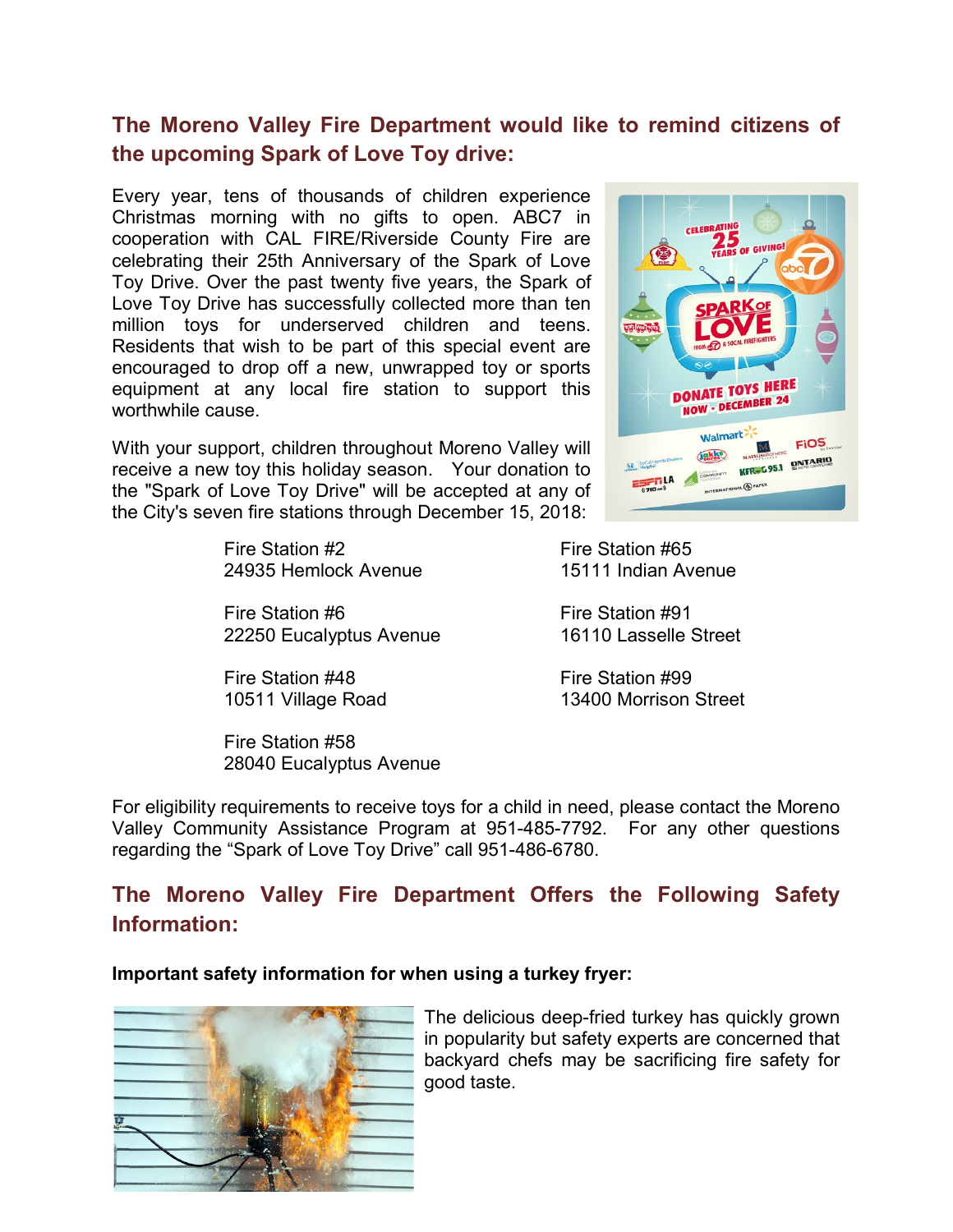If you absolutely must use a turkey fryer, please use the following tips:

- Turkey fryers should always be used outdoors a safe distance from buildings and any other flammable materials.
- Never use turkey fryers in a garage or on a wooden deck.
- Make sure the fryers are used on a flat surface to reduce accidental tipping.
- Never leave the fryer unattended. Most units do not have thermostat controls. If you do not watch the fryer carefully, the oil will continue to heat until it catches fire.
- Never let children or pets near the fryer even if it is not in use. The oil inside the cooking pot can remain dangerously hot hours after use.
- To avoid oil spillover, do not overfill the fryer.
- Use well-insulated potholders or oven mitts when touching pot or lid handles. If possible, wear safety goggles to protect your eyes from oil splatter.
- Keep an all-purpose fire extinguisher nearby. Never use water to extinguish a grease fire. If the fire is manageable, use your all-purpose fire extinguisher. If the fire increases, immediately call 9-1-1.

# **The Moreno Valley Fire Department would like to offer the following health information:**

A stroke occurs when the blood supply to part of your brain is interrupted or severely reduced, depriving brain tissue of oxygen and nutrients. The brain cells begin to die within minutes of this occurrence.

It's important to watch for signs and symptoms if you or someone else may be having a stroke. Take note of when the signs and symptoms begin; the length of time they have been present may guide the treatment decisions made by emergency personnel.



Signs and symptoms include, but are not limited to:

- Trouble speaking and confusion; slurred words and difficulty understanding speech.
- Paralysis or numbness of the:
	- $\circ$  Face one side of your mouth may droop if you try to smile.
	- o Arm
	- o Leg
- Trouble with your eyes:
	- o Blurred or blackened vision in one or both eyes, and/or seeing double.
- Headache: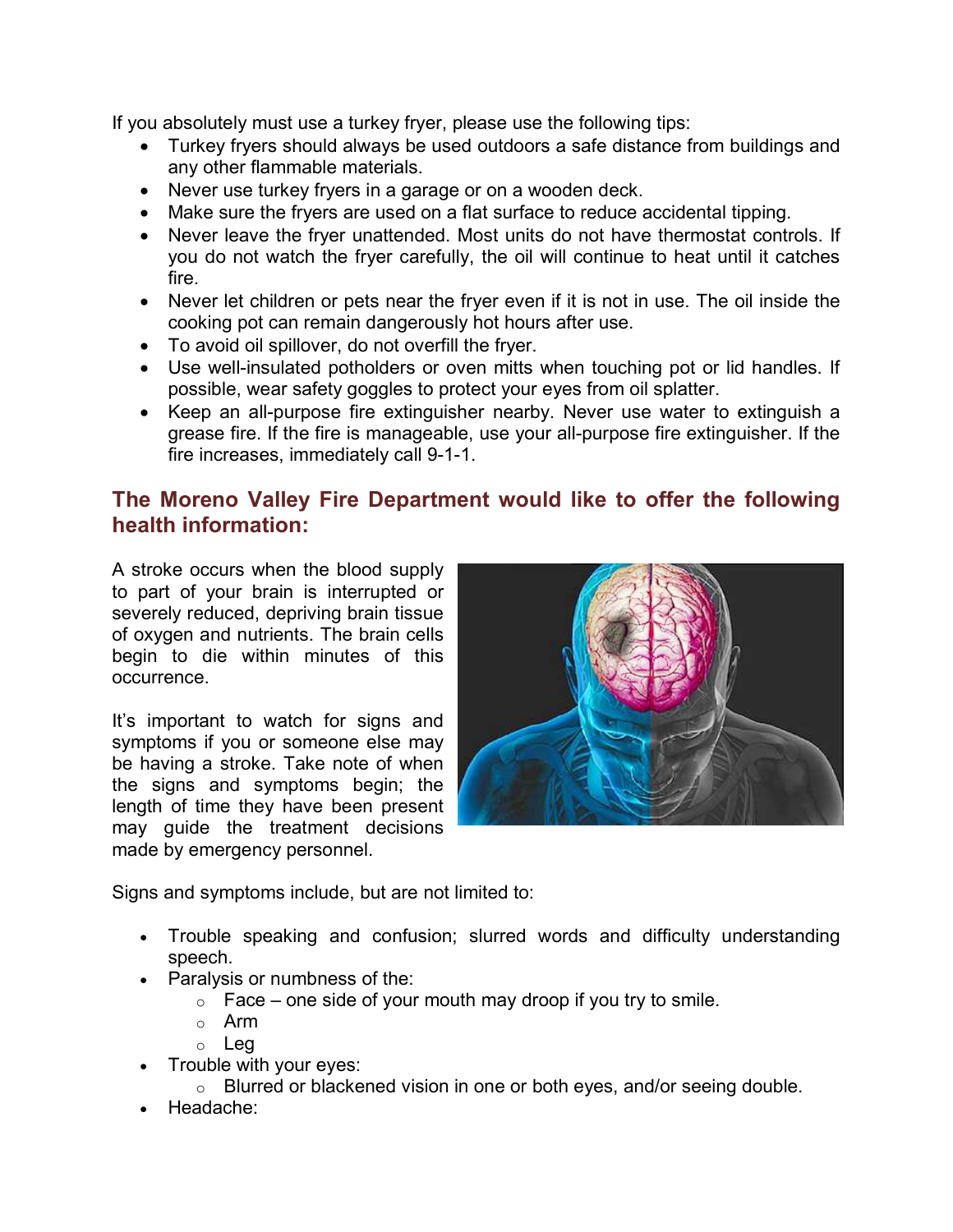- $\circ$  Sudden, severe headache, which may be accompanied by vomiting, dizziness or altered consciousness.
- Trouble with walking:
	- o Sudden dizziness, loss of balance or loss of coordination.

If you suspect someone is having a stroke, **"BE FAST**" and do the following:

- **Balance** Is there a sudden loss of balance?
- **Eyes –** Is there sudden blurred or double vision?
- **Face** Ask the person to smile. Does one side of the face droop?
- **Arms** Ask the person to raise both arms. Does one arm drift downward? Or is do they have trouble raising one arm?
- **Speech** Ask the person to repeat a simple phrase. Is their speech slurred or strange?
- **Time** If you observe any of these signs, call 9-1-1 immediately

Steps you can take to minimize your risk of a stroke include knowing your stroke risk factors, following your doctor's recommendations and adopting a healthy lifestyle.

## **The Moreno Valley Fire Department would like to offer the following earthquake preparedness information:**

Thousands of earthquakes occur in California each year, but most are too small to be felt. Seismologists believe that one or more major earthquakes of magnitude 7 or larger is likely to occur somewhere in California anytime within the next 30 years. If these major earthquakes are in populated areas, the losses will be substantial.

Scientists estimate that more than 200 faults in the area are capable of causing an earthquake of magnitude 6 or greater; large enough to cause significant damage to life and property. Most of the population in Southern California lives within 30 miles of one of these faults. No one knows when or where such an earthquake will occur, but everyone can reduce the risk of injury, property loss and even death by following the safety steps listed below.



### **Step 1: Fix potential hazards in your home**:

- Strap water heaters correctly to the wall.
- Install latches on kitchen cabinets.
- Secure TVs, stereos, computers, etc. with Velcro straps.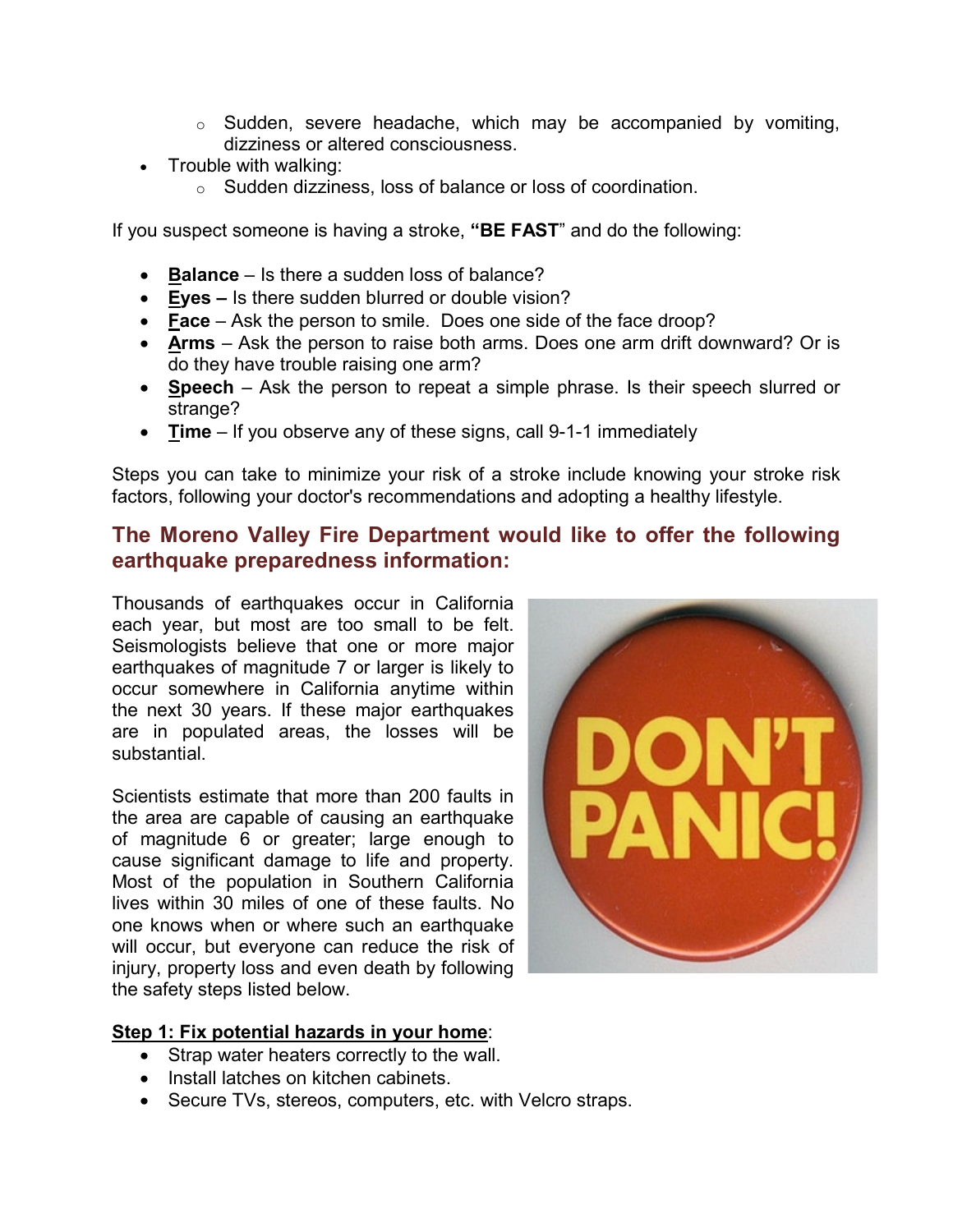- Secure top-heavy furniture and appliances to walls.
- Install flexible connectors on gas appliances.
- Store flammable or hazardous materials on lower shelves, or on the floor.

### **Step 2: Create a disaster plan:**

- Select a safe place outside of your home to meet your family or housemates after the earthquake.
- Practice "**drop, cover,** and **hold on.**"
- Take an American Red Cross First Aid and CPR course.
- Keep shoes and a flashlight next to each bed.
- Know how and when to shut off utilities.
- Learn how to properly use a fire extinguisher.
- Keep a fire extinguisher in an easy access area and ensure everyone know how to exit.

### **Step 3: Disaster supply kits:**

- Keep a personal disaster supply kit in your home, in your car, and at work, with at least the following:
	- o Medications and important medical information, first aid kit and handbook.
	- o Spare eyeglasses or contact lenses.
	- o Bottled water and snack foods.
	- o Whistle (to alert rescuers to your location).
	- o Emergency cash, in small bills.
	- o Working flashlight with extra batteries and bulbs.
	- o Copies of personal identification and emergency contacts.
- In addition to your personal disaster supply kits, store a household disaster supply kit with a 7-10 day supply of items needed to live without normal services (water, electricity, etc.) for each member of your family while you begin recovery.

#### **Step 4: During earthquakes and aftershocks:**

- **Drop, Cover, and Hold On.**
	- o During earthquakes, *drop* to the floor; take *cover* under a sturdy desk or table, and *hold on* to it firmly.
- If you are in bed, hold on and stay there, protecting your head with a pillow.
- The area near outer walls is very dangerous. Do not try to go outside during shaking.
- If outside, move to a clear area if you can safely do so; avoid power lines, trees, and other hazards.
- If driving, pull over to the side of the road, stop, and stay in your car until shaking stops.